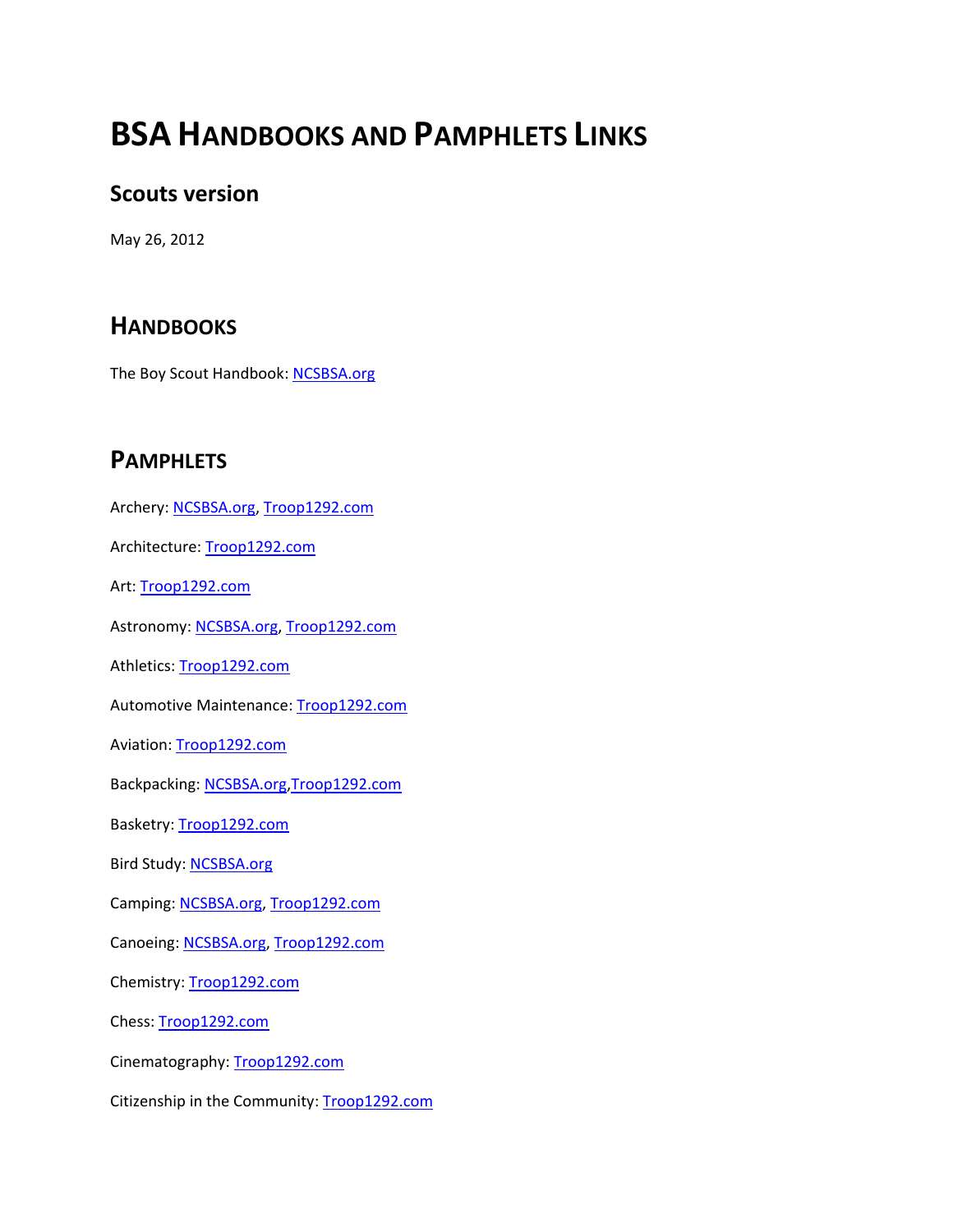- Citizenship in the Nation[: Troop1292.com](http://www.troop1292.com/merit%20badge%20pamphlets/Citizenship%20in%20the%20Nation%20Merit%20Badge%20Pamphlet.pdf)
- Citizenship in the World: [Troop1292.com](http://www.troop1292.com/merit%20badge%20pamphlets/Citizenship%20in%20the%20World%20Merit%20Badge%20Pamphlet.pdf)
- Climbing: [NCSBSA.org](https://www.ncsbsa.org/resources/general/Climbing%20Merit%20Badge%20Pamphlet%2035873.pdf)
- Communication: [Troop1292.com](http://www.troop1292.com/merit%20badge%20pamphlets/Communication%20Merit%20Badge%20Pamphlet.pdf)
- Computers[: Troop1292.com](http://www.troop1292.com/merit%20badge%20pamphlets/Computers%20Merit%20Badge%20Pamphlet.pdf)
- Cooking: [NCSBSA.org,](https://www.ncsbsa.org/resources/general/Cooking%20Merit%20Badge%20Pamphlet%2035879.pdf) [Troop1292.com](http://www.troop1292.com/merit%20badge%20pamphlets/Cooking%20Merit%20Badge%20Pamphlet.pdf)
- Cycling: [Troop1292.com](http://www.troop1292.com/merit%20badge%20pamphlets/Cycling%20Merit%20Badge%20Pamphlet.pdf)
- Drafting[: Troop1292.com](http://www.troop1292.com/merit%20badge%20pamphlets/Drafting%20Merit%20Badge%20Pamphlet.pdf)
- Electricity: [NCSBSA.org,](https://www.ncsbsa.org/resources/general/Electricity%20Merit%20Badge%20Pamphlet%2035886.pdf) [Troop1292.com](http://www.troop1292.com/merit%20badge%20pamphlets/Electricity%20Merit%20Badge%20Pamphlet.pdf)
- Electronics: [Troop1292.com](http://www.troop1292.com/merit%20badge%20pamphlets/Electronics%20Merit%20Badge%20Pamphlet.pdf)
- Emergency Preparedness: [Troop1292.com](http://www.troop1292.com/merit%20badge%20pamphlets/Emergency%20Preparedness%20Merit%20Badge%20Pamphlet.pdf)
- Energy: [NCSBSA.org,](https://www.ncsbsa.org/resources/general/Energy%20Merit%20Badge%20Pamphlet%2035889.pdf) [Troop1292.com](http://www.troop1292.com/merit%20badge%20pamphlets/Energy%20Merit%20Badge%20Pamphlet.pdf)
- Environmental Science: [NCSBSA.org,](https://www.ncsbsa.org/resources/general/Environmental%20Science%20Merit%20Badge%20Pamphlet%2035892.pdf) [Troop1292.com](http://www.troop1292.com/merit%20badge%20pamphlets/Environmental%20Science%20Merit%20Badge%20Pamphlet.pdf)
- Family Life: [Troop1292.com](http://www.troop1292.com/merit%20badge%20pamphlets/Family%20Life%20Merit%20Badge%20Pamphlet.pdf)
- First Aid: [NCSBSA.org,](https://www.ncsbsa.org/resources/general/First%20Aid%20Merit%20Badge%20Pamphlet%2035897.pdf) [Troop1292.com](http://www.troop1292.com/merit%20badge%20pamphlets/First%20Aid%20Merit%20Badge%20Pamphlet.pdf)
- Fish and Wildlife Management: [NCSBSA.org](https://www.ncsbsa.org/resources/general/Fish%20and%20Wildlife%20Management%20Merit%20Badge%20Pamphlet%2035898.pdf)
- Fishing: [NCSBSA.org,](https://www.ncsbsa.org/resources/general/Fishing%20Merit%20Badge%20Pamphlet%2035899.pdf) [Troop1292.com](http://www.troop1292.com/merit%20badge%20pamphlets/Fishing%20Merit%20Badge%20Pamphlet.pdf)
- Fly-Fishing: [NCSBSA.org,](https://www.ncsbsa.org/resources/general/Fly-Fishing%20Merit%20Badge%20Pamphlet%2035900.pdf) [Troop1292.com](http://www.troop1292.com/merit%20badge%20pamphlets/Fly%20Fishing%20Merit%20Badge%20Pamphlet.pdf)
- Forestry: [NCSBSA.org](https://www.ncsbsa.org/resources/general/Forestry%20Merit%20Badge%20Pamphlet%2035901.pdf)
- Geology: [NCSBSA.org,](https://www.ncsbsa.org/resources/general/Geology%20Merit%20Badge%20Pamphlet%2035904.pdf) [Troop1292.com](http://www.troop1292.com/merit%20badge%20pamphlets/Geology%20Merit%20Badge%20Pamphlet.pdf)
- Golf: [Troop1292.com](http://www.troop1292.com/merit%20badge%20pamphlets/Golf%20Merit%20Badge%20Pamphlet.pdf)
- Hiking: [NCSBSA.org,](https://www.ncsbsa.org/resources/general/Hiking%20Merit%20Badge%20Pamphlet%2035907.pdf) [Troop1292.com](http://www.troop1292.com/merit%20badge%20pamphlets/Hiking%20Merit%20Badge%20Pamphlet.pdf)
- Indian Lore: [Troop1292.com](http://www.troop1292.com/merit%20badge%20pamphlets/Indian%20Lore%20Merit%20Badge%20Pamphlet.pdf)
- Insect Study[: NCSBSA.org,](https://www.ncsbsa.org/resources/general/Insect%20Study%20Merit%20Badge%20Pamphlet%2035911.pdf) [Troop1292.com](http://www.troop1292.com/merit%20badge%20pamphlets/Insect%20Study%20Merit%20Badge%20Pamphlet.pdf)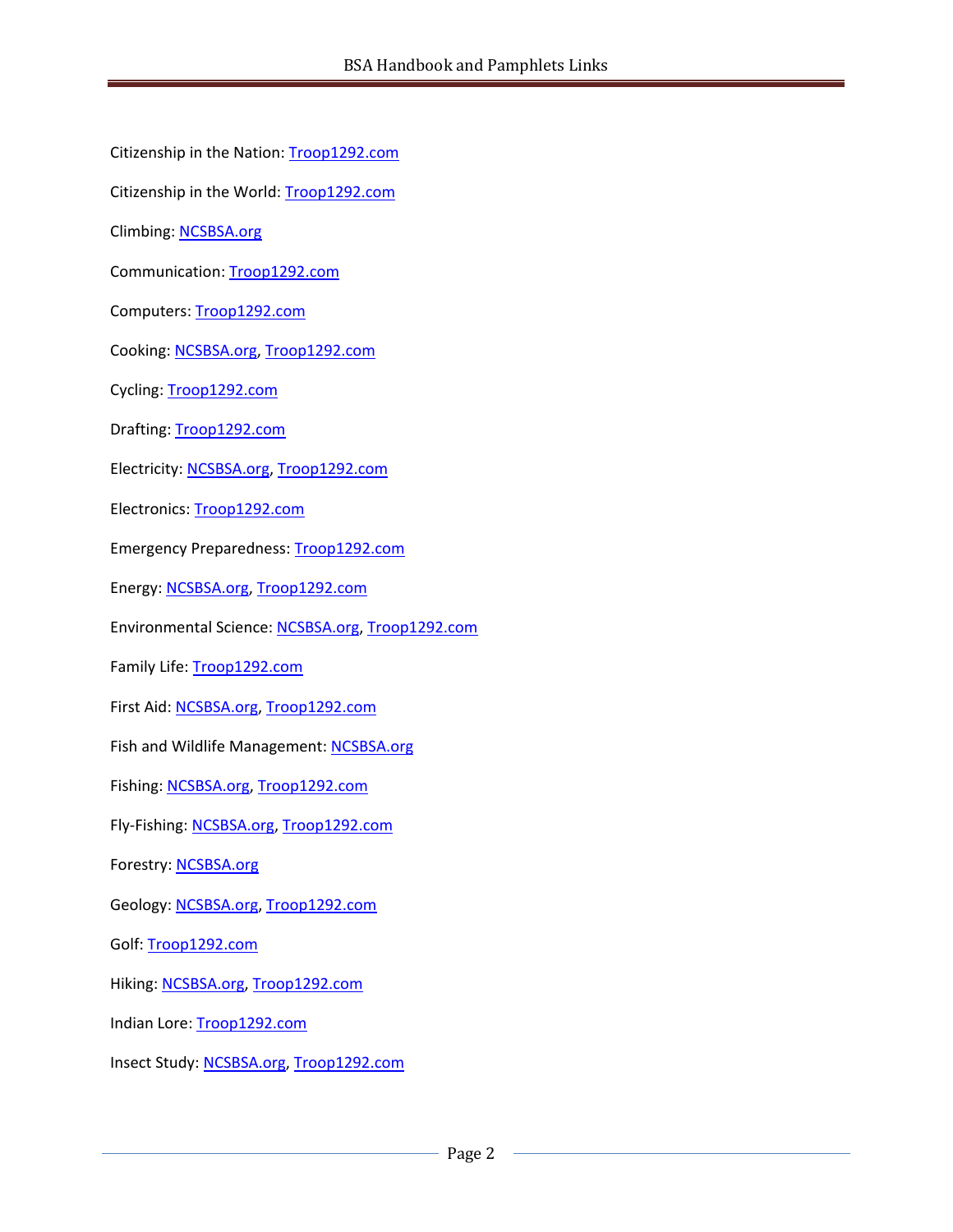Landscape Architecture: [Troop1292.com](http://www.troop1292.com/merit%20badge%20pamphlets/Landscape%20Architecture%20Merit%20Badge%20Pamphlet.pdf) Leatherwork: [Troop1292.com](http://www.troop1292.com/merit%20badge%20pamphlets/Leatherwork%20Merit%20Badge%20Pamphlet.pdf) Lifesaving: [NCSBSA.org,](https://www.ncsbsa.org/resources/general/Lifesaving%20Merit%20Badge%20Pamphlet%2035915.pdf) [Troop1292.com](http://www.troop1292.com/merit%20badge%20pamphlets/Lifesaving%20Merit%20Badge%20Pamphlet.pdf)

Mammal Study: [NCSBSA.org](https://www.ncsbsa.org/resources/general/Mammal%20Study%20Merit%20Badge%20Pamphlet%2035916.pdf)

Motorboating: [NCSBSA.org](https://www.ncsbsa.org/resources/general/Motorboating%20Merit%20Badge%20Pamphlet%2035920.pdf)

Music & Bugling: [Troop1292.com](http://www.troop1292.com/merit%20badge%20pamphlets/Music%20&%20Bugling%20Merit%20Badge%20Pamphlet.pdf)

Nature: [NCSBSA.org](https://www.ncsbsa.org/resources/general/Nature%20Merit%20Badge%20Pamphlet%2035922.pdf)

Orienteering: [NCSBSA.org](https://www.ncsbsa.org/resources/general/Orienteering%20MB%2035925_low.pdf)

Painting[: Troop1292.com](http://www.troop1292.com/merit%20badge%20pamphlets/Painting%20Merit%20Badge%20Pamphlet.pdf)

Personal Fitness[: Troop1292.com](http://www.troop1292.com/merit%20badge%20pamphlets/Personal%20Fitness%20Merit%20Badge%20Pamphlet.pdf)

Personal Management: [Troop1292.com](http://www.troop1292.com/merit%20badge%20pamphlets/Personal%20Management%20Merit%20Badge%20Pamphlet.pdf)

Pioneering: [NCSBSA.org,](https://www.ncsbsa.org/resources/general/Pioneering%20Merit%20Badge%20Pamphlet%2035931.pdf) [Troop1292.com](http://www.troop1292.com/merit%20badge%20pamphlets/Pioneering%20Merit%20Badge%20Pamphlet.pdf)

Plant Science: [NCSBSA.org](https://www.ncsbsa.org/resources/general/Plant%20Science%20Merit%20Badge%20Pamphlet%2035932.pdf)

Reptile and Amphibian Study: [NCSBSA.org,](https://www.ncsbsa.org/resources/general/Reptile%20and%20Amphibian%20Study%20Merit%20Badge%20Pamphlet%2035941.pdf) [Troop1292.com](http://www.troop1292.com/merit%20badge%20pamphlets/Reptile%20and%20Amphibian%20Study%20Merit%20Badge%20Pamphlet.pdf)

Rifle Shooting: [NCSBSA.org,](https://www.ncsbsa.org/resources/general/Rifle%20Shooting%20Merit%20Badge%20Pamphlet%2035942.pdf) [Troop1292.com](http://www.troop1292.com/merit%20badge%20pamphlets/Rifle%20Shooting%20Merit%20Badge%20Pamphlet.pdf)

Rowing: **NCSBSA.org** 

Salesmanship: [Troop1292.com](http://www.troop1292.com/merit%20badge%20pamphlets/Salesmanship%20Merit%20Badge%20Pamphlet.pdf)

Sculpture: [Troop1292.com](http://www.troop1292.com/merit%20badge%20pamphlets/Sculpture%20Merit%20Badge%20Pamphlet.pdf)

Shotgun Shooting: [NCSBSA.org,](https://www.ncsbsa.org/resources/general/Shotgun%20Shooting%20Merit%20Badge%20Pamphlet%2035948.pdf) [Troop1292.com](http://www.troop1292.com/merit%20badge%20pamphlets/Shotgun%20Shooting%20Merit%20Badge%20Pamphlet.pdf)

Skating: [Troop1292.com](http://www.troop1292.com/merit%20badge%20pamphlets/Skating%20Merit%20Badge%20Pamphlet.pdf)

Small-boat Sailing[: NCSBSA.org,](https://www.ncsbsa.org/resources/general/Small-boat%20Sailing%20Merit%20Badge%20Pamphlet%2035950.pdf) [Troop1292.com](http://www.troop1292.com/merit%20badge%20pamphlets/Small-Boat%20Sailing%20Merit%20Badge%20Pamphlet.pdf)

Snow Sports[: Troop1292.com](http://www.troop1292.com/merit%20badge%20pamphlets/Snow%20Sports%20Merit%20Badge%20Pamphlet.pdf)

Soil and Water Conservation[: NCSBSA.org](https://www.ncsbsa.org/resources/general/Soil%20and%20Water%20Conservation%20Merit%20Badge%20Pamphlet%2035952.pdf)

Space Exploration: [Troop1292.com](http://www.troop1292.com/merit%20badge%20pamphlets/Space%20Exploration%20Merit%20Badge%20Pamphlet.pdf)